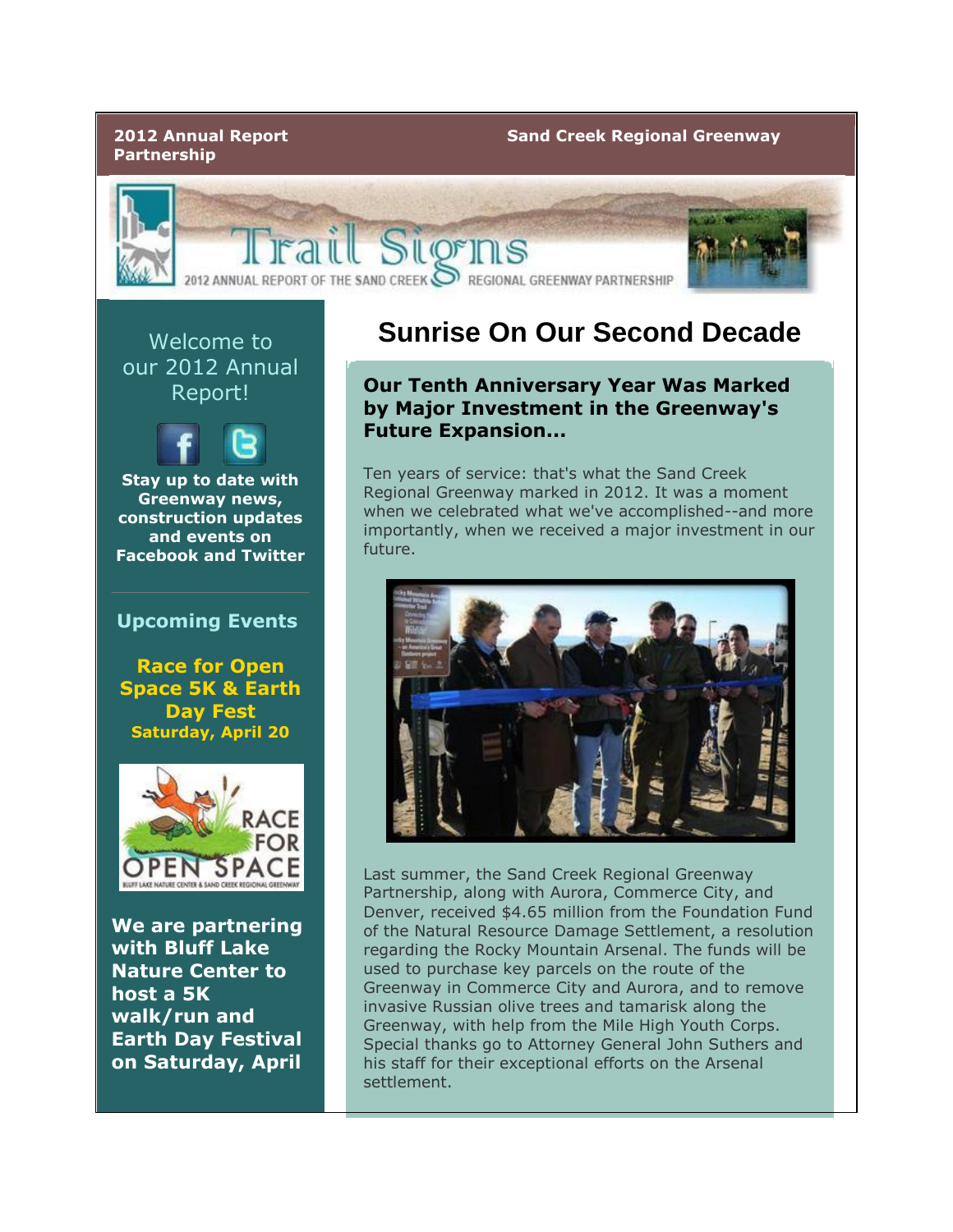**20[!Click here for](http://www.runningguru.com/EventInformation.asp?eID=RaceForOpenSpaceCO5K)  [more information](http://www.runningguru.com/EventInformation.asp?eID=RaceForOpenSpaceCO5K)  [and to register for](http://www.runningguru.com/EventInformation.asp?eID=RaceForOpenSpaceCO5K)  [the 5K.](http://www.runningguru.com/EventInformation.asp?eID=RaceForOpenSpaceCO5K)**

#### **New Volunteer Events in 2012**



**With another spring comes a new year of volunteer events on the Greenway! We have some exciting projects lined up for 2013. [Click here to](http://sandcreekgreenway.org/volunteer/)  [learn more...](http://sandcreekgreenway.org/volunteer/)**

**Special Thanks for 'Helping Us Go Wild' in 2012!**



That new investment was among a series of events that marked a year of growing use and appreciation of our Wilderness in the City. Here are other milestones we enjoyed as trail users moved into their second decade exploring the Greenway:



#### **Trailhead Renovation & New Paved Trail**

Over 100 volunteers celebrated Earth Day 2012 by renovating our Smith Road Trailhead in Denver. The **Cairn Youth Group** from **Volunteers for Outdoor Colorado (VOC)** spent six hours transforming the parking lot, installing a new gate and fencing, two Xeriscape (low water) gardens, and an interpretive sign to educate the public about sustainable gardening. A huge thank you to VOC, Colorado Garden Show, Recycled Materials, Mortenson Construction, and everyone else who made this project possible!



Thanks to a generous donation from Suncor Energy, we will soon see construction of an**underpass at 47th Avenue**. This will lead into a **newly paved** 

**trail**extending south to the I-70 overpass over Sand Creek, paid for by a grant from the **Colorado Department of Public Health and the Environment**. A habitat restoration grant from **Xcel Energy Foundation** allowed work on removing invasive species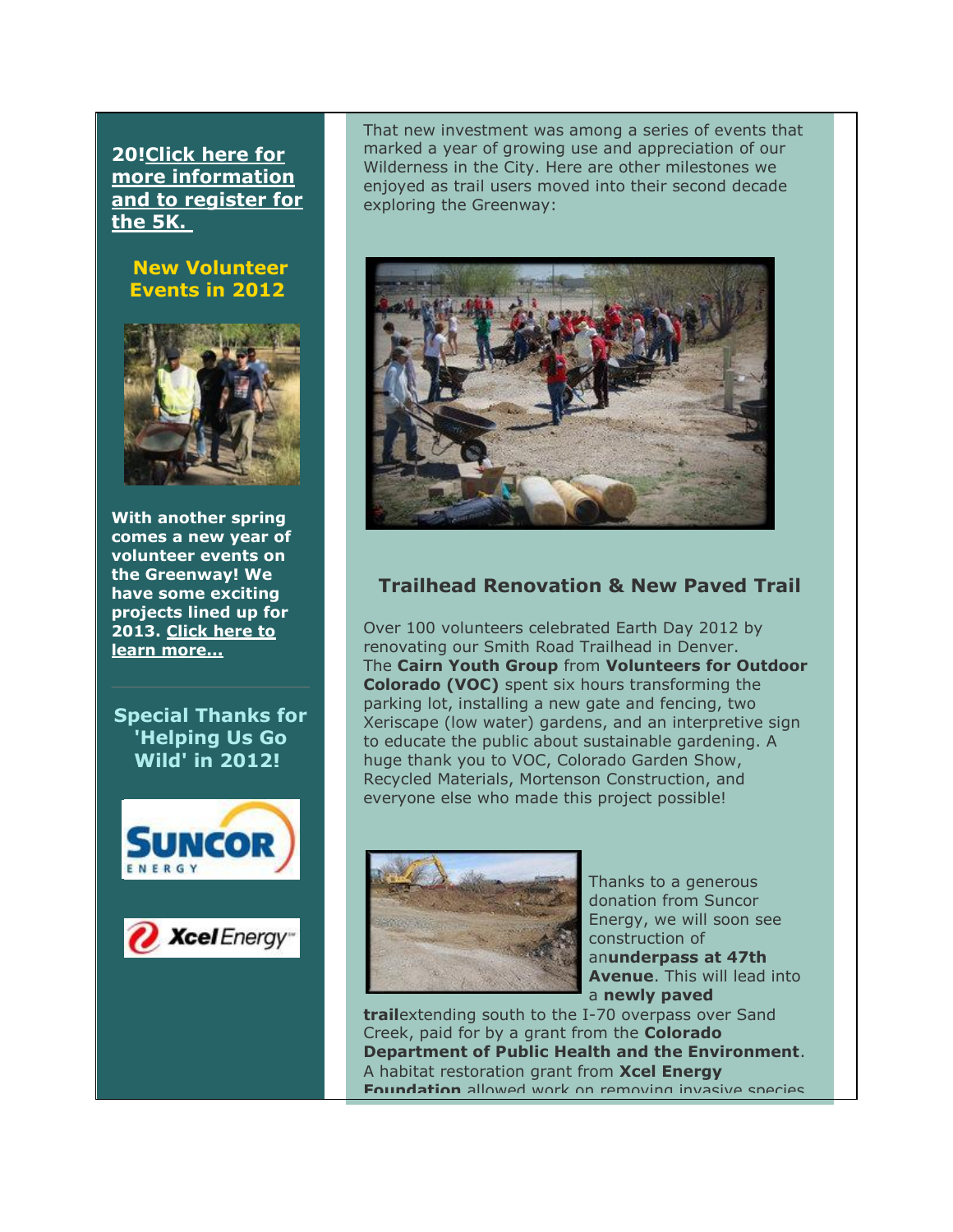









#### and planting native species, on the Greenway.

#### **New Trail to National Wildlife Refuge**

In 2012 the first trail connection was created linking the Greenway to the Rocky Mountain Arsenal National Wildlife Refuge (RMANWR). The new Refuge Connector Trail will create a link from the Greenway to



Two Ponds and Rocky Flats National Wildlife Refuge in the future. Many thanks go to the Fish & Wildlife Service for supporting a major trails planning activity this past year.

#### **"National Recreation Trail" Designation**

U.S. Secretary of the Interior Ken Salazar bestowed a major honor on the Greenway in 2012, declaring it an official National Recreation Trail. The Greenway was the only in Colorado, and one of only 54 other trails in the nation, to receive the distinction.

The National Recreational Trail program recognizes trails of local and regional significance that link communities to recreational opportunities and activities. Much thanks to Secretary Salazar and the Department of the Interior for recognizing the Greenway.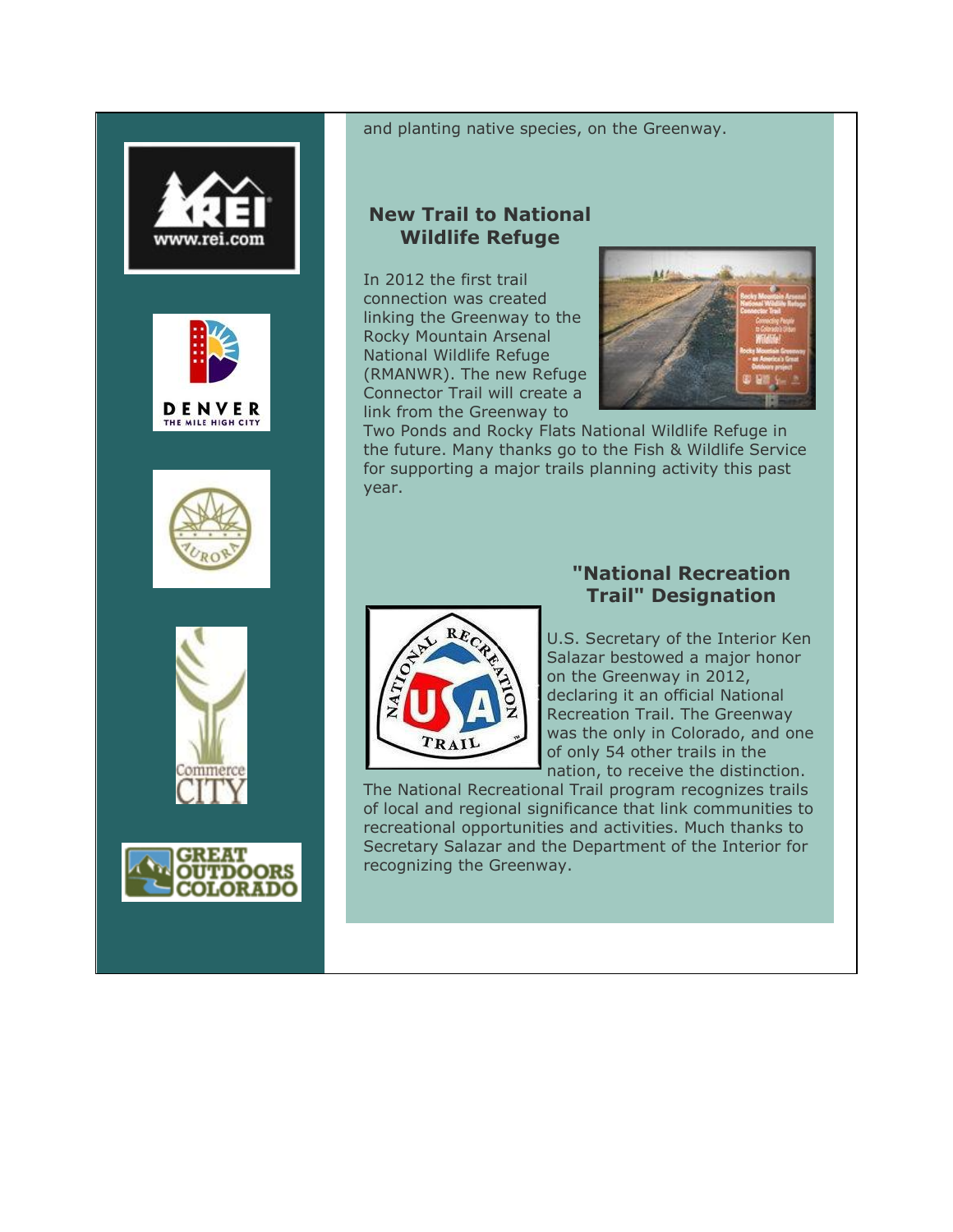



#### **A Celebration of our Tenth Anniversary**

We marked the 10th anniversary of the Greenway's opening with events in all three partner cities on Saturday, August 26. In Aurora we entertained guests at the



Morrison Nature Center with a "birds of prey" presentation by Nature's Educators. In Commerce City we cut a birthday cake with our board of directors, city council members, and Congressman Ed Perlmutter (who road his bike all the way from Golden!). And in Denver, we hosted a Family Fun Day at our Smith Road Trailhead with games, crafts, live animal presentations, and a ducky derby.

#### **NextGen Made Great Strides in 2012**

SCRGP's youth outreach program, Next Generation Partners or NextGen, made great strides in environmental education and youth career development in 2012. During the summer, NextGen students from Commerce City and Denver

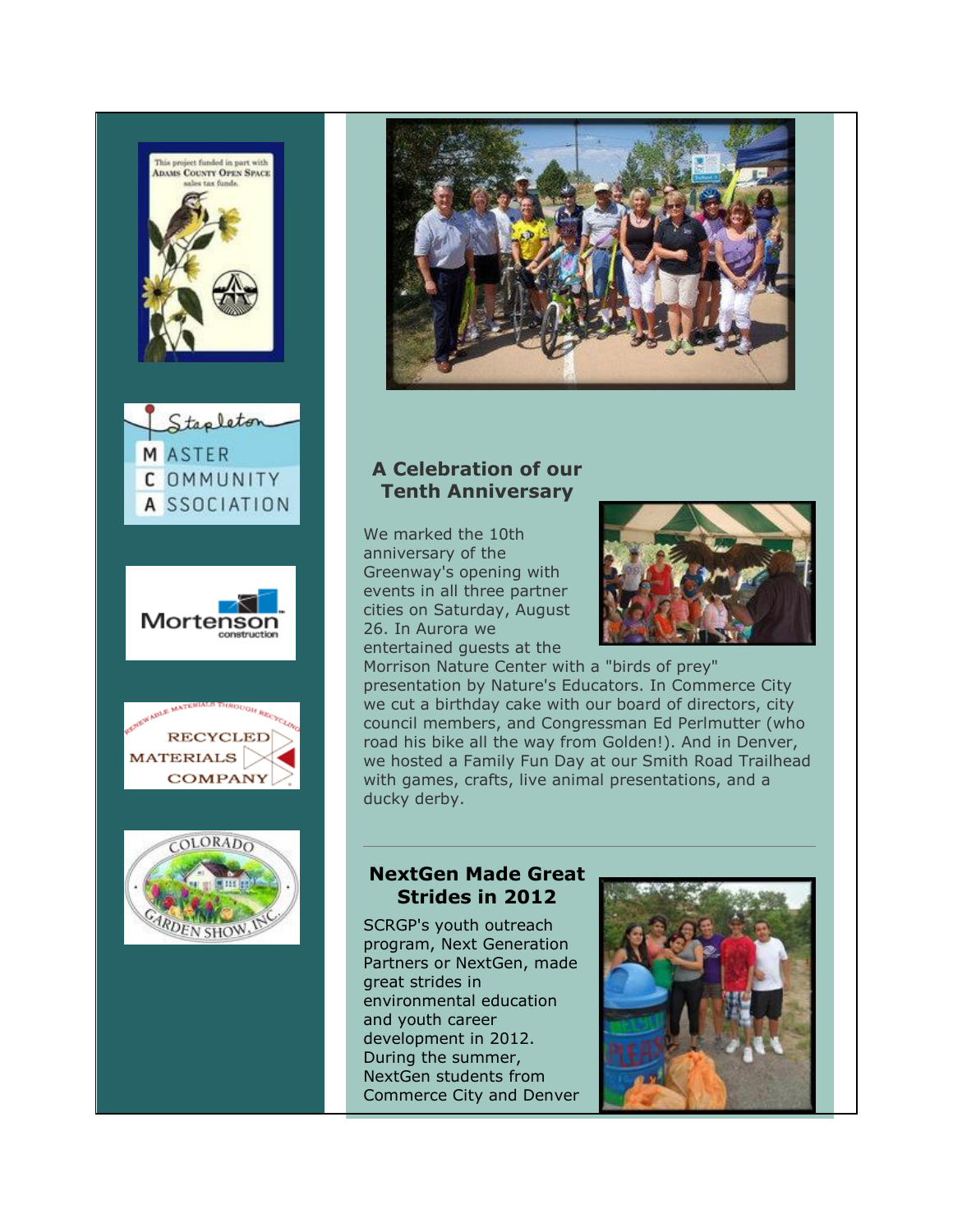



#### **SCRGP Board of Directors, 2012**

**President Charles Bayley** City of Bennett, CO **Vice President Rene Bullock** Commerce City Council **Secretary Jenna Spendlove** Community Volunteer **Treasurer Chuck Warren** Community Volunteer

**Max Dodson** Community Volunteer **Greg Fletcher** Suncor Energy **Paul Frohardt** CO Dept. of Public Health and the Environment **Kathy Green** Former Aurora City Council **Chris Herndon** Denver City Council

painted and installed recycling bins along the Greenway- the first ever!

Our 2012 AmeriCorps VISTA, Katie Lampe, worked with several local refugee centers, and brought teens formerly from Bhutan and several African countries to the Greenway for water quality testing and trips to Aurora's Morrison Nature Center.



Zach Pekor took over as Sand Creek's AmeriCorps VISTA for 2013/2014. Zach steered the NextGen program more toward career development with the Denver Zoo, the National Center for Atmospheric Research, the US Environmental Protection Agency, and the Rocky Mountain Arsenal National Wildlife Refuge.

In 2012, Katie and Zach organized 42 NextGen

sessions, reaching 465 local youth who received over 1,700 hours of environmental education and contributed over a thousand hours of community service.

#### **A Note from Kate Kramer, Executive Director and Charles Bayley, Board President**



Dear Trail Supporter,

We couldn't have launched the Greenway's second decade in a more promising fashion than with the announcement of major funding for future expansion that will be allowed by the Rocky Mountain Arsenal

settlement.

While we work with our three participating cities in arranging the land purchases those funds will allow, we're recalling a great anniversary year--one that was marked by unprecedented activities involving our volunteers and other trail users. We hope we

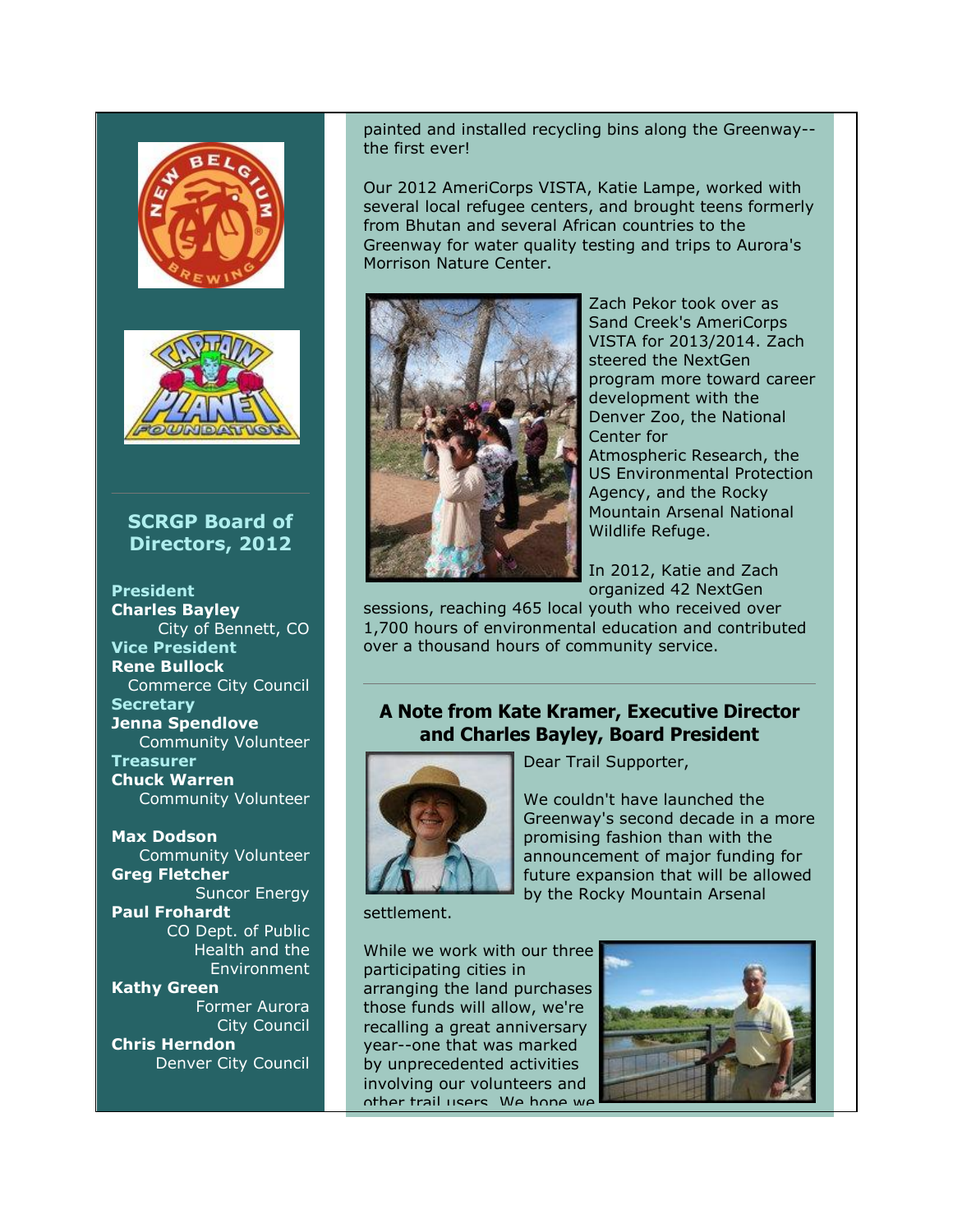see you on the Greenway this year, and in the very promising years ahead. **Scott Jaquith** Community Volunteer **Charles Bayley Manual Charles Bayley Kate Kramer Marcia Johnson Board of Directors President Executive Director** Former Denver City Council **Howard Kennison** Lindquist & Vennum **2012 Income & Expenses** PLLP **Kate Kramer SCRGP Income 2012 SCRGP** City Partners **Matt Lepore** 10% Colorado Oil & Gas Northeast **Conservation** Greenway Government Commission Corridor 36% **Barry Levene**  $24%$ Aurora Open Space Board **Robert Osborn Corporations** Xcel Energy 2686 Individuals **Renie Peterson**  $2%$ Aurora City Council Foundations\_ **Rich Reading** 2% Denver Zoological Foundation **Kathy Teter SCRGP Expenses 2012** Former Commerce City Northeast **Council** Administration Greenway **Tom Tobiassen** Fundraising 9% Corridor RTD Board of Directors 2% 33%. Construction **NextGen Schools**  29% **& Presenters,**  Program & **2012** Education 27% **Commerce City Boys & Girls Club North Middle School South Middle School Bruce Randolph African Community Race for Open Space 5K Walk/Run Center** *Less than 2 weeks left to sign-up online!***Commerce City Parks & Rec Teen Camp Commerce City Parks & Rec Youth Camp Colorado African Organization Aurora YMCA**